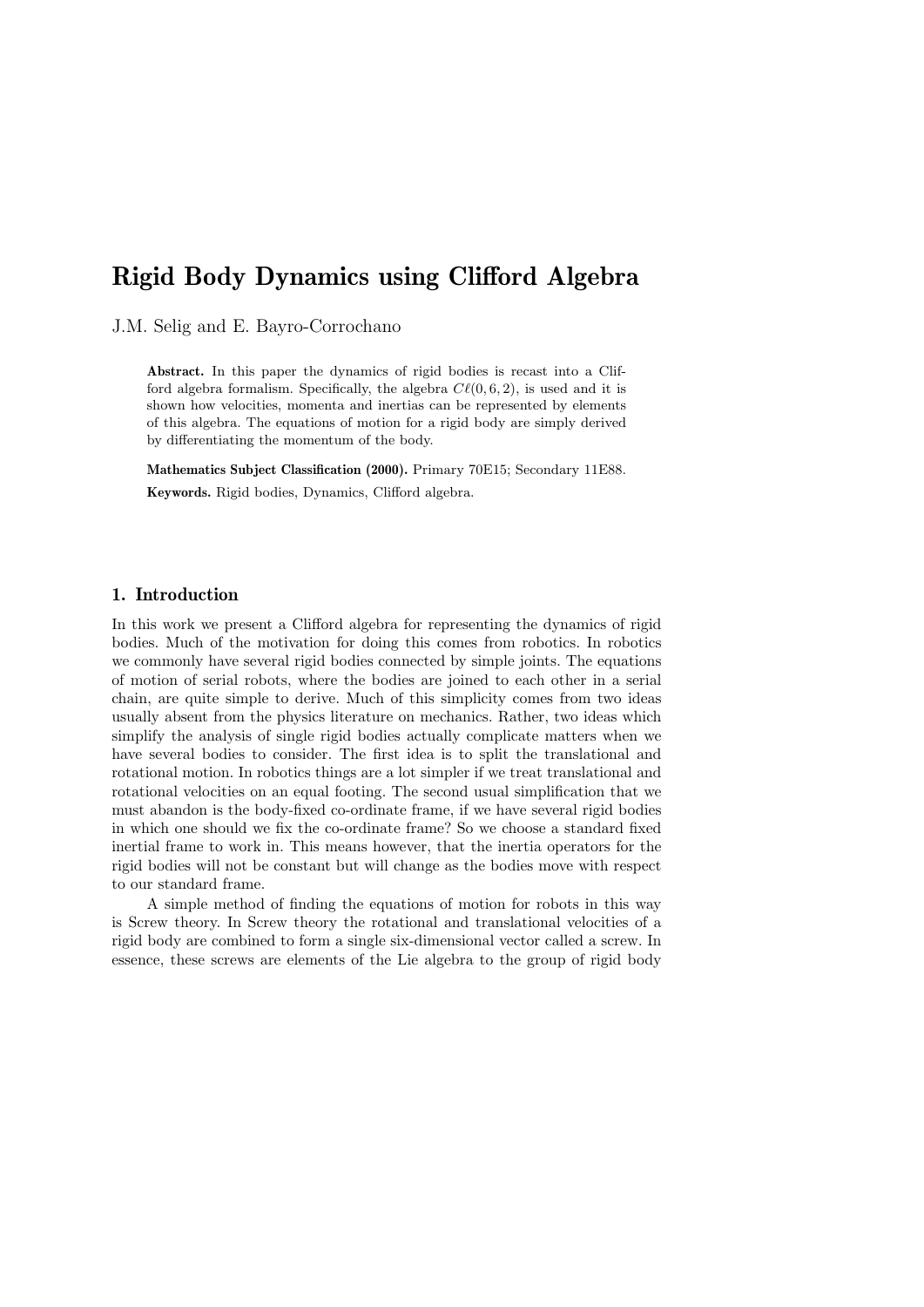motions, and modern approaches to Screw theory use this Lie theoretic point of view to much advantage.

By using Clifford algebra we get a common algebraic framework in which graphic, vision, kinematics and now dynamics problems can be expressed. As these functions of robots become more closely integrated in practical systems we expect that a uniform way of analysing these features will become useful.

Another area which may benefit from this work is so called "Game Physics", see [8] for example. The problem here is to simulate systems of rigid bodies for computer games. Many different approaches have been suggested recently, in particular the use of techniques from linear programming, see [16]. These complimentarity problems would seem to be well suited to formulation in a Clifford algebra. There may be some gain in overall efficiency if the graphics system used to display the results was also based on Clifford algebra.

It has been suggested elsewhere that Clifford algebras could form the basis of efficient computer algorithms, see [2] for instance. Certainly, modern processor architectures seem to favour algebraic methods. Much of the development of computer hardware at present is driven by the need to speed up graphics. The computations required in graphics are in essence, computations in a Clifford algebra. Indeed the use of quaternions to represent rotations is commonplace in commercial computer graphics systems, see [17]. So there is some hope that the support for Clifford algebra in future hardware may be better than it is now and hence the advantage of Clifford algebras will increase.

However, to claim that the results presented here will lead to fast algorithms for dynamics is premature. The algebra we use is rather large and it is well known that this will lead to large memory requirements and slow algorithms.

There have been previous attempts to write rigid body dynamics using Clifford algebra. Hestenes [5] presents an essentially 3 dimensional approach using  $C\ell(3)$ . Linear velocities are represented as vectors and angular velocities as bivectors. So linear and angular velocities can be combined into a single term in the algebra. Forces and torques are treated in much the same way. The power can then be found by taking the Clifford product of the velocities and forces and extracting the scalar part. This neat formulation has some drawbacks however. The action of the group of rigid body motions on the velocities and forces is a little awkward, rotations are effected by conjugation with unit elements of even grade but translation must be added as vectors. As mentioned above the velocities or screws form a Lie algebra with a Lie bracket operation, this operation is not modelled in the Clifford algebra. Neither is the coadjoint action of a Lie algebra element on an element in the dual of the Lie algebra. This operation is especially important in dynamics as it gives the so called Coriolis terms in the equations of motion. Finally, the inertia matrix is represented as an operation that maps bivectors to bivectors. It is not an element of the Clifford algebra.

Hestenes [6] and Hestenes and Fasse [7] introduce another method using the algebra  $Cl(4, 1)$ . In this algebra linear velocities are represented by elements of grade 2 and angular velocities by grade 4 elements. The action of the rigid body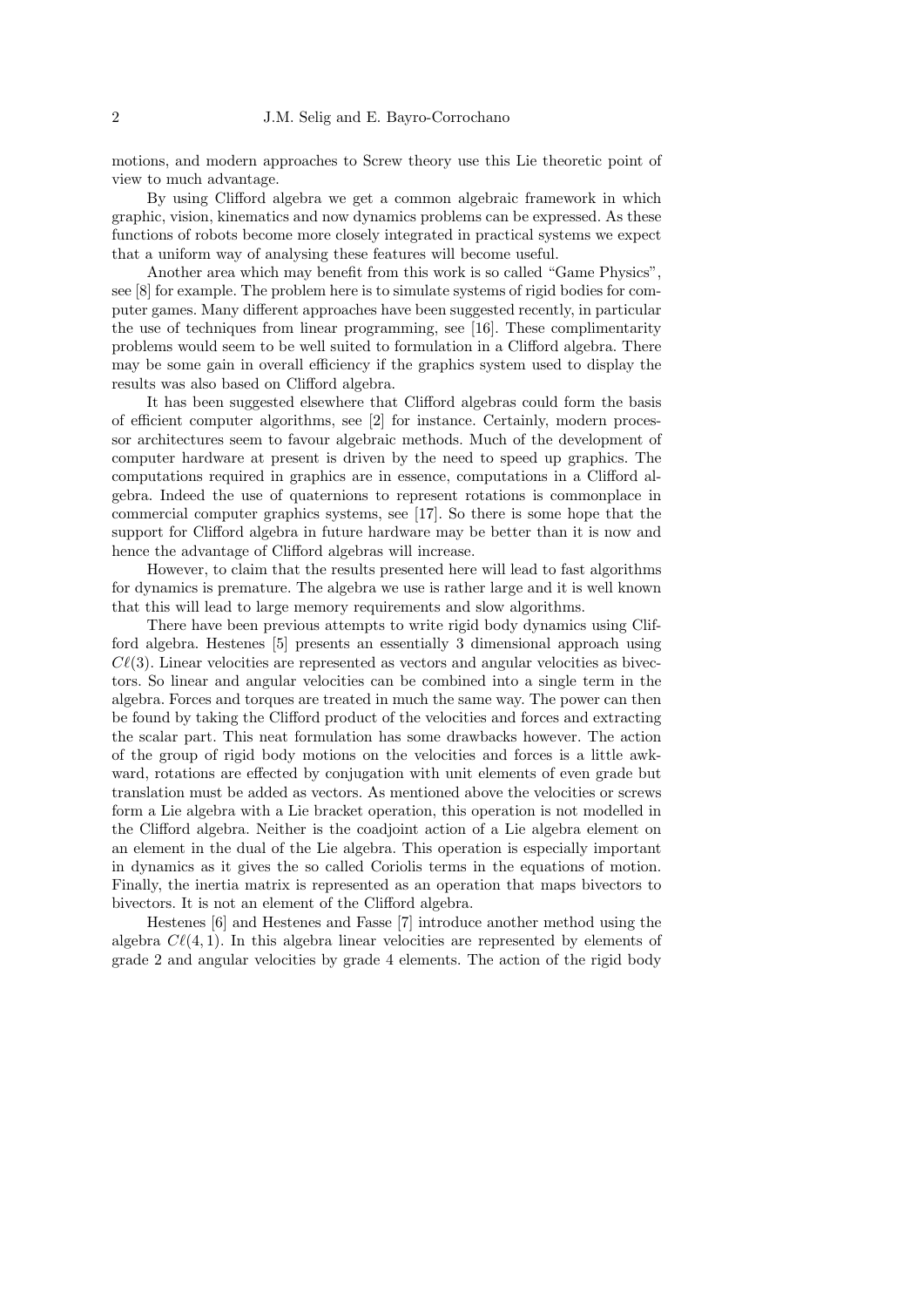motion group on these screws is now much cleaner, both rotations and translations are represented by conjugations with certain unit elements of even degree. However, the action of the group on the force/torque elements is not clear and many of the other drawbacks mentioned above still apply. Abou El Dahab [1] gave a formulation of Hamiltonian mechanics using Clifford algebra. In some respects the approach taken is similar to the approach taken in this work. Configuration space is assumed to be the space of vectors in a Clifford algebra and phase space is constructed by enlarging the algebra to include the conjugate momentum vectors. The symplectic geometry of phase space is realised using a distinguished bivector.

The original intention of this work was simply to apply Hestenes'  $C\ell(4, 1)$  approach to the dynamics of robots. However, the drawbacks mentioned above meant that this could not be done as explicitly as was required. This failure prompted the search for an alternative approach.

This alternative approach, reported below, uses the algebra  $C\ell(0, 6, 2)$ . This arises from the duplication of the algebra  $C\ell(0, 3, 1)$ . The algebra  $C\ell(0, 3, 1)$  contains a copy of the group of rigid body motions  $SE(3)$  as well as its Lie algebra, the screws, and elements corresponding to the points, lines and planes of Euclidean 3-space. By duplicating the algebra, elements can be found to represent the momenta, dual to velocities and the inertia which transforms velocities into momenta. Because the algebra we are using is degenerate, we have to introduce the shuffle product. We also find it helpful to use the distinguished involution on the algebra which exchanges elements from one copy of  $C\ell(0, 3, 1)$  with their corresponding elements in the other copy.

We begin with a brief review of rigid body dynamics using the standard Screw formalism.

## 2. Rigid Body Dynamics

The neatest formalism for rigid body dynamics uses 6-dimensional vectors to represent velocities and momenta. These vector are effectively elements of the Lie algebra of the group of rigid body motions,  $SE(3)$ . In partitioned form these vectors can be written,

$$
\mathbf{s} = \begin{pmatrix} \boldsymbol{\omega} \\ \mathbf{v} \end{pmatrix} = \begin{pmatrix} \omega_x \\ \omega_y \\ \omega_z \\ v_x \\ v_y \\ v_z \end{pmatrix}
$$

.

Instantaneously the body is rotating about an axis with angular velocity  $\omega$  and simultaneously translating along the same axis with linear velocity v. These 6 dimensional velocity vectors are called twists, or sometimes screws.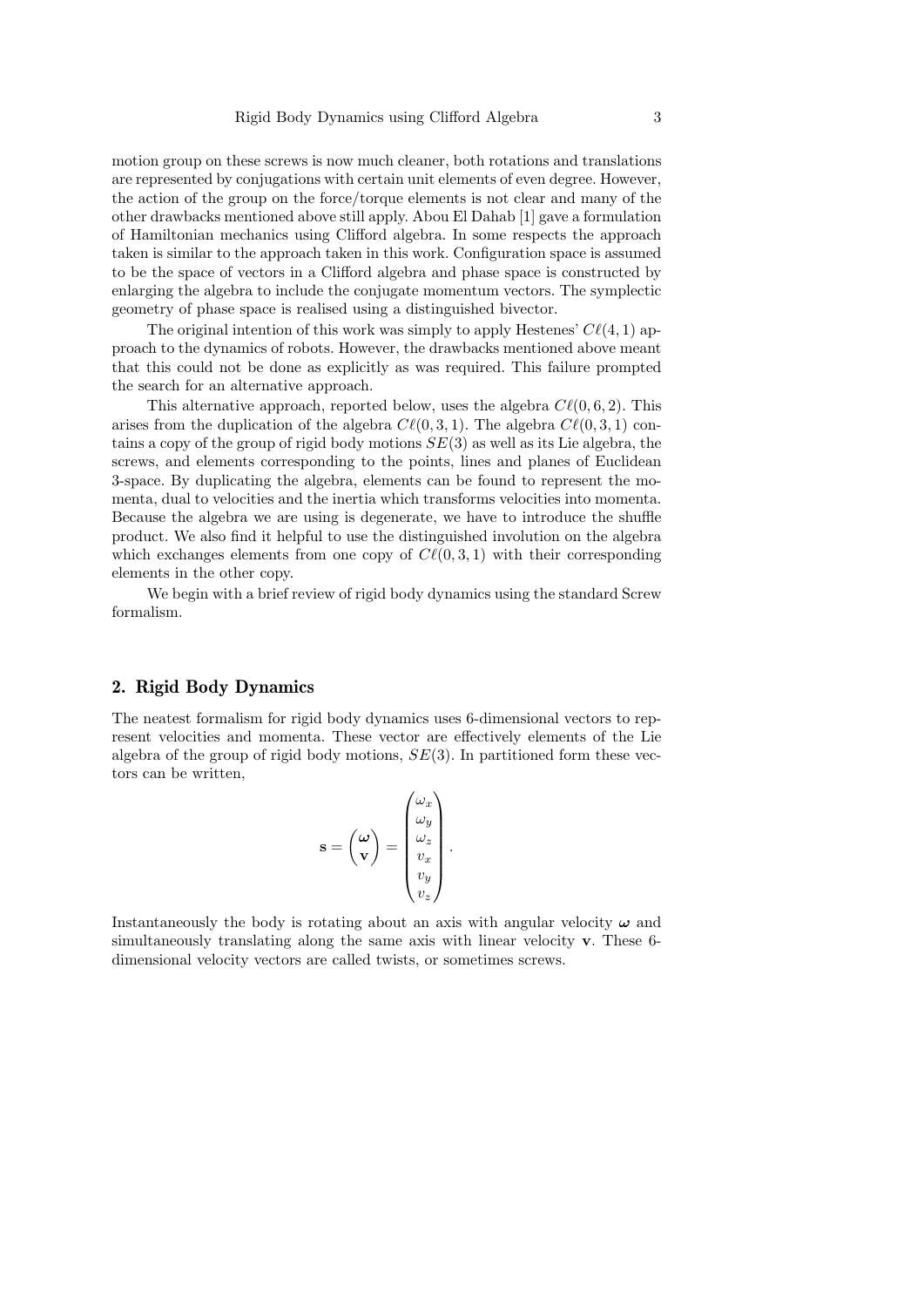Similarly momenta can be written as,

$$
\mathcal{P} = \begin{pmatrix} 1 \\ \mathbf{p} \end{pmatrix} = \begin{pmatrix} l_x \\ l_y \\ l_z \\ p_x \\ p_y \\ p_z \end{pmatrix},
$$

the angular momentum is l and p is the linear momentum. These 6-dimensional vectors can be called co-screws as they are intended to be dual to the screws. These co-screws can also be used to represent wrenches, that is combinations of force and torque vectors,

$$
\mathcal{W} = \begin{pmatrix} \boldsymbol{\tau} \\ \mathbf{F} \end{pmatrix}.
$$

It is very important to know how the group of rigid transformations  $SE(3)$ , acts on these vectors.

For screws, the action is given by the adjoint representation of the group on its Lie algebra. This can be written in terms of  $6 \times 6$  matrices that have the partitioned form,

$$
H = \begin{pmatrix} R & 0 \\ TR & R \end{pmatrix},
$$

here R is a  $3 \times 3$  rotation matrix and T is an anti-symmetric  $3 \times 3$  matrix representing the translation vector **t**. So that  $T\mathbf{x} = \mathbf{t} \times \mathbf{x}$  for any vector **x**.

Screws transform according to  $s \rightarrow Hs$  but co-screws transform under the dual representation; the co-adjoint representation,  $\mathcal{P} \to H^{-T} \mathcal{P}$ . Here  $H^{-T}$  is short for  $(H^{-1})^T = (H^T)^{-1}$ . The partitioned form of this matrix is,

$$
H^{-T} = \begin{pmatrix} R & TR \\ 0 & R \end{pmatrix}.
$$

The evaluation of a co-screw on a screw can be written as a matrix product,

$$
\mathcal{P}(\mathbf{s}) = \mathcal{P}^T \mathbf{s}.
$$

This combination is clearly independent of the action of the rigid body motions; it is a scalar. This allows us to express the kinetic energy of the rigid body in terms of screws and co-screws,

$$
E_K = \frac{1}{2}\mathcal{P}(\mathbf{s}) = \frac{1}{2}(\boldsymbol{\omega}\cdot\mathbf{l} + \mathbf{v}\cdot\mathbf{p}) = \frac{1}{2}(\omega_x l_x + \omega_y l_y + \omega_z l_z + v_x p_x + v_y p_y + v_z p_z),
$$

where  $P$  is the momentum co-screw of the body and  $s$  is its velocity screw.

The inertia matrix of the body can be represented as a symmetric  $6 \times 6$ matrix,

$$
N = \begin{pmatrix} I & mC \\ mC^T & mI_3 \end{pmatrix}.
$$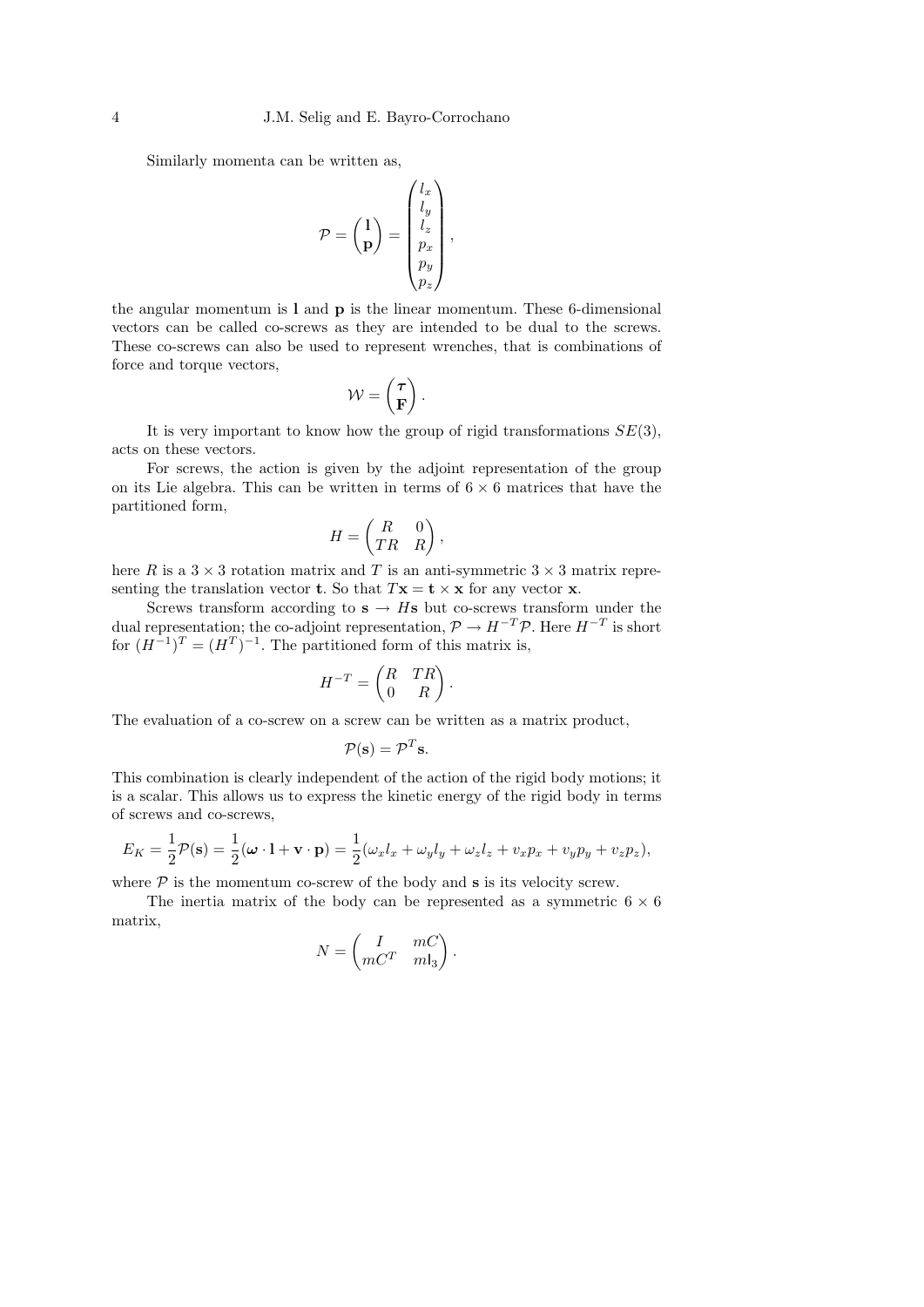Here I is usual the  $3 \times 3$  inertia matrix, while  $I_3$  is the  $3 \times 3$  identity matrix. The mass of the body is  $m$  and  $C$  is the anti-symmetric matrix representing the position vector of the centre of mass. The inertia maps velocities to momenta,

$$
\mathcal{P}=N\mathbf{s}.
$$

The transformation properties of the inertia matrix can be inferred from the fact that the kinetic energy must be invariant,

$$
N \longrightarrow H^{-T}NH^{-1}.
$$

Finally, we need the co-adjoint action of a screw on a co-screw, this gives the Coriolis terms in the equations of motion. The action will be denoted by curly brackets. The operation is dual to the adjoint action of the screws acting on themselves; the Lie bracket,

$$
\mathbf{s}_1^T \{\mathbf{s}_2, \mathcal{P}\} = [\mathbf{s}_1, \mathbf{s}_2]^T \mathcal{P}.
$$

In the partitioned form we have,

$$
\{s,\mathcal{P}\} = \{ \begin{pmatrix} \omega \\ v \end{pmatrix}, \begin{pmatrix} 1 \\ p \end{pmatrix} \} = \begin{pmatrix} \omega \times l + v \times p \\ \omega \times p \end{pmatrix}.
$$

The equation of motion for a single rigid body can now be written,

$$
N\frac{d}{dt}\mathbf{s} + \{\mathbf{s}, N\mathbf{s}\} = \mathcal{W},
$$

where  $W$  is the external wrench (force/torque co-screw) acting on the body.

This is not quite a simple combination of the Newton and Euler equations of motion. These are given in a fixed inertial frame, hence the inertia matrix changes as the body moves. As mentioned in the introduction, in robotics, it is convenient to use a single fixed inertial frame of reference since there will be several interacting rigid bodies.

#### 3. Rigid Transformations

For kinematic problems it has been known for a long time that screws can be represented using the Clifford algebra  $Cl(0, 3, 1)$ . This is the basis for Study's dual quaternions, see [11]. In the context of robot kinematics  $C\ell(3, 0, 1)$  was used by Bayro-Corrochano and Kähle [3], however we will follow [14] here and base our considerations on  $C\ell(0, 3, 1)$ . Here, we have three generators which square to  $-1$ and one which squares to 0. Say,  $e_1^2 = e_2^2 = e_3^2 = -1$  and  $e^2 = 0$ .

In this algebra we can represent rotations by elements of the form,

$$
r = \cos\frac{\theta}{2} + \sin\frac{\theta}{2}(u_x e_2 e_3 + u_y e_3 e_1 + u_z e_1 e_2).
$$

The angle of rotation is  $\theta$  and  $(u_x, u_y, u_z)^T$  is a unit vector in the direction of the rotation axis. This is simply the representation of rotations by quaternions, in a slightly different guise, just replace  $e_2e_3 \mapsto i$ ,  $e_3e_1 \mapsto j$  and  $e_1e_2 \mapsto k$ . So, this is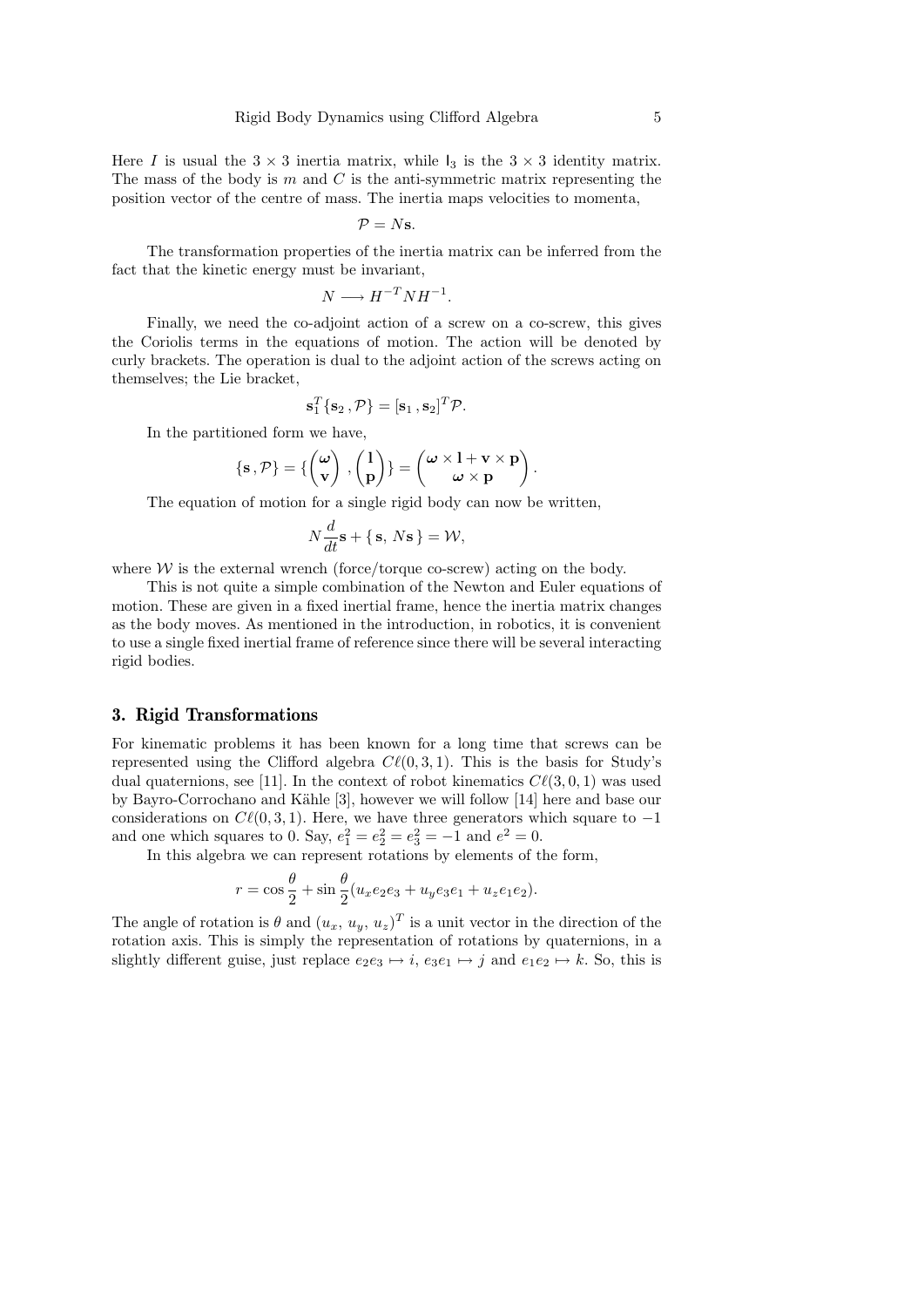a double-valued representation, or rather a representation of the covering group  $Spin(3)$ .

Translations are represented, in this algebra by elements of the form,

$$
t = 1 + \frac{1}{2}(t_x e_1 e + t_y e_2 e + t_z e_3 e).
$$

Rigid transformations are combinations of rotations and translations  $q = tr$ , and so will have the general form,

$$
g = \alpha_0 + \alpha_1 e_2 e_3 + \alpha_2 e_3 e_1 + \alpha_3 e_1 e_2 + \beta_0 e_1 e_2 e_3 + \beta_1 e_1 e_3 + \beta_2 e_2 e_3 + \beta_3 e_3 e_3
$$

where the  $\alpha s$  and  $\beta s$  are real coefficients. Notice that the term in  $\beta_0$  has Clifford element  $ee_1e_2e_3$  this could also have been written as  $-\beta_0e_1e_2e_3e$ , this choice is for consistency with dual quaternion approaches to the subject. The coefficients are not completely arbitrary, for such an element to be a rigid body motion it must satisfy the condition,

$$
gg^* = 1.
$$

Here the superscript ∗ denotes the Clifford conjugation, see [12, Chap. 9]. In terms of the coefficients the above equation gives just two relations,

$$
\alpha_0^2 + \alpha_1^2 + \alpha_2^2 + \alpha_3^2 = 1
$$
 and  $\alpha_0\beta_0 + \alpha_1\beta_1 + \alpha_2\beta_2 + \alpha_3\beta_3 = 0.$ 

The Lie algebra of the group of rigid body motions can also be represented in this algebra. These are the screws, or more properly the twists, they are represented by arbitrary elements of grade 2,

$$
\mathbf{s} = \omega_x e_2 e_3 + \omega_y e_3 e_1 + \omega_z e_1 e_2 + v_x e_1 e + v_y e_2 e + v_z e_3 e.
$$

As usual,  $(\omega_x, \omega_y, \omega_z)^T$  is the angular velocity vector of the body and  $(v_x, v_y, v_z)^T$ is the linear velocity vector of the body. The Lie bracket of a pair of screws  $s_1$  and  $s_2$  is simply their commutator,

$$
[\mathbf{s}_1,\mathbf{s}_2]=\frac{1}{2}(\mathbf{s}_1\mathbf{s}_2-\mathbf{s}_2\mathbf{s}_1).
$$

The exponential map from the Lie algebra to the group is consistent with the Clifford algebra, given a Lie algebra element z we have,

$$
g = e^{\frac{1}{2}\mathbf{z}} = 1 + (\mathbf{z}/2) + \frac{1}{2}(\mathbf{z}/2)^2 + \cdots,
$$

the factor  $\frac{1}{2}$  here is due to the fact that we are working in the double cover of  $SE(3)$ .

The velocity screw comes from the time derivative of this relation. This is simple if the motion of the body is a uniform motion about a constant screw,  $g = e^{\frac{t}{2} \mathbf{s}_0}$ . It is easy to see that the derivative of this is,

$$
\frac{d}{dt}g = \frac{1}{2}\mathbf{s}_0 g.
$$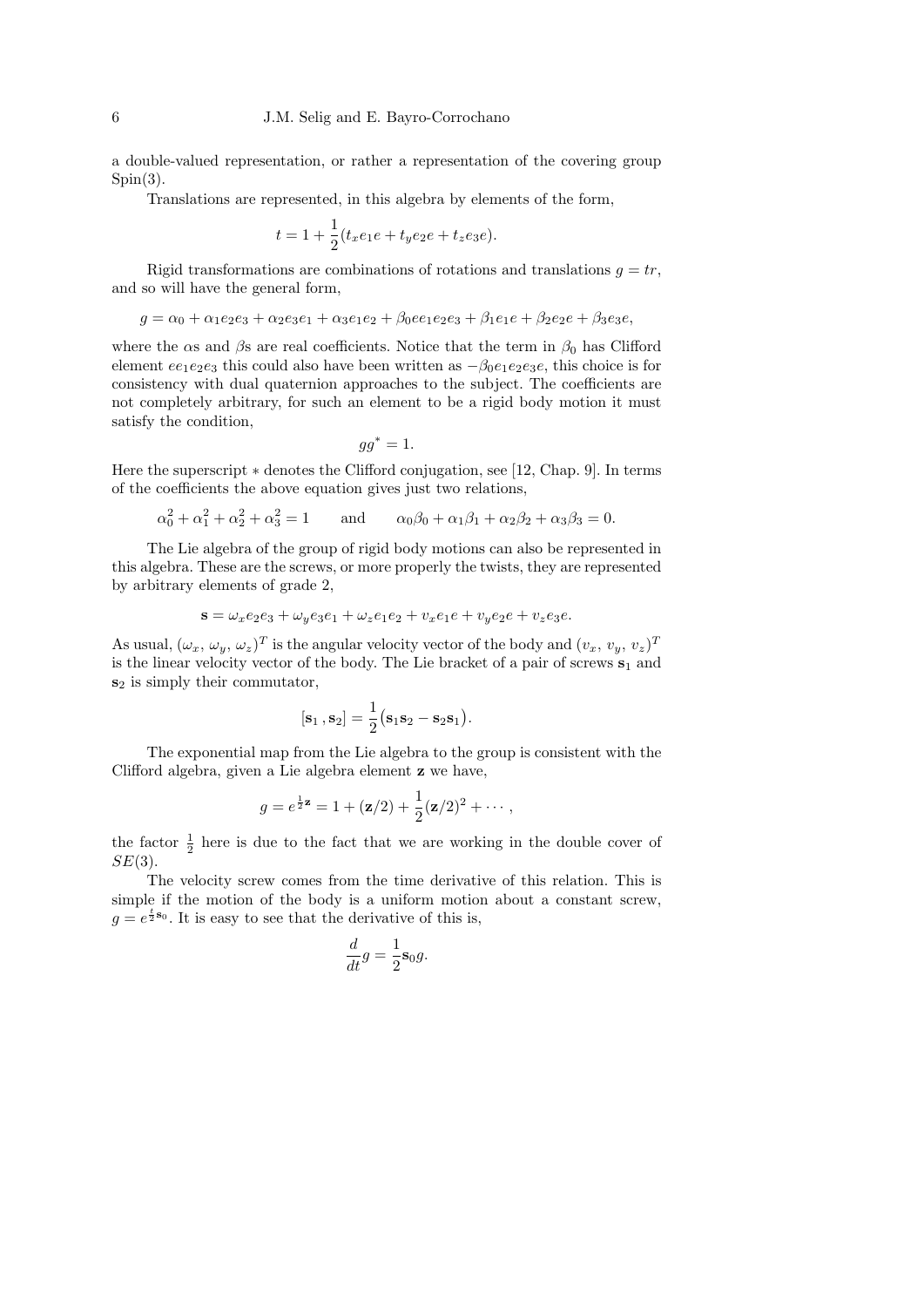When the motion is more general,  $g = e^{\frac{1}{2}z(t)}$ , then it is harder to show but nevertheless true that,

$$
\frac{d}{dt}g = \frac{1}{2}\mathbf{s}g,
$$

where s is the velocity screw of the rigid body. The relationship between s and z is given by,

$$
\mathbf{s} = \sum_{i=0}^{\infty} \frac{1}{(i+1)!} \operatorname{ad}^{i}(\mathbf{z}) \frac{d}{dt} \mathbf{z},
$$

where  $ad^i(\mathbf{z})\mathbf{y} = [\mathbf{z}, ad^{i-1}(\mathbf{z})\mathbf{y}]$  and  $ad^1(\mathbf{z})\mathbf{y} = [\mathbf{z}, \mathbf{y}]$ , see [4].

## 4. The Shuffle Product

The theory of exterior or Grassmann products in Clifford algebras is well established, see, [9, Chap. 3] for example. However we will also need the dual of this operation. In a non-degenerate Clifford algebra this could be done simply using the unit pseudo-scalar. That is the element  $e_{12\cdots n} = e_1e_2\cdots e_n$ , with maximum grade. In [10] Lounesto gives the formula,

$$
b \vee c = ((be_{12\cdots n}^{-1}) \wedge (ce_{12\cdots n}^{-1}))e_{12\cdots n}
$$

The algebra we are using is degenerate,  $e_{12\cdots n}^{-1}$  doesn't exist, so this shuffle operation has to be introduced explicitly.

The construction is borrowed directly from the theory of Grassmann-Cayley algebras, see [18] and [12, Chap. 10]. The shuffle product ∨, is defined as follows. Let  $b = b_1 \wedge b_2 \wedge \cdots \wedge b_j$  and  $c = c_1 \wedge c_2 \wedge \cdots \wedge c_k$  in a general Clifford algebra of dimension *n*, assuming  $j + k \geq n$  we define

$$
b \vee c = \sum_{\sigma} sign(\sigma) \det(b_{\sigma(1)}, \ldots, b_{\sigma(n-k)}, c_1, \ldots, c_k) b_{\sigma(n-k+1)} \wedge \cdots \wedge b_{\sigma(j)}.
$$

The sum is taken over all permutations  $\sigma$  of  $1, 2, \ldots, j$  such that  $\sigma(1) < \sigma(2)$  $\cdots < \sigma(n-k)$  and  $\sigma(n-k+1) < \sigma(n-k+2) < \cdots < \sigma(j)$ .

Each  $b_i$  can be written as a sum of basis elements,

$$
b_i = b_{i1}e_1 + b_{i2}e_2 + \cdots + b_{in}e_n.
$$

The determinant in the above definition is the determinant of the matrix whose columns are the coefficients  $b_{\sigma(1)i}, b_{\sigma(2)i}, \ldots, c_{\sigma(k)i}$ . The shuffle product is then extended to the entire Clifford algebra by demanding that it distributes over addition. When  $j + k < n$  the shuffle product is zero.

For example, consider  $e_1e_2 \vee e_3e$  in  $C\ell(0, 3, 1)$ . For an orthogonal basis we can confuse the Clifford product of basis elements with the exterior product, so,

$$
e_1e_2 \vee e_3e = \det(e_1, e_2, e_3, e) = 1,
$$

where e has been taken to be the fourth basis element " $e_4$ ".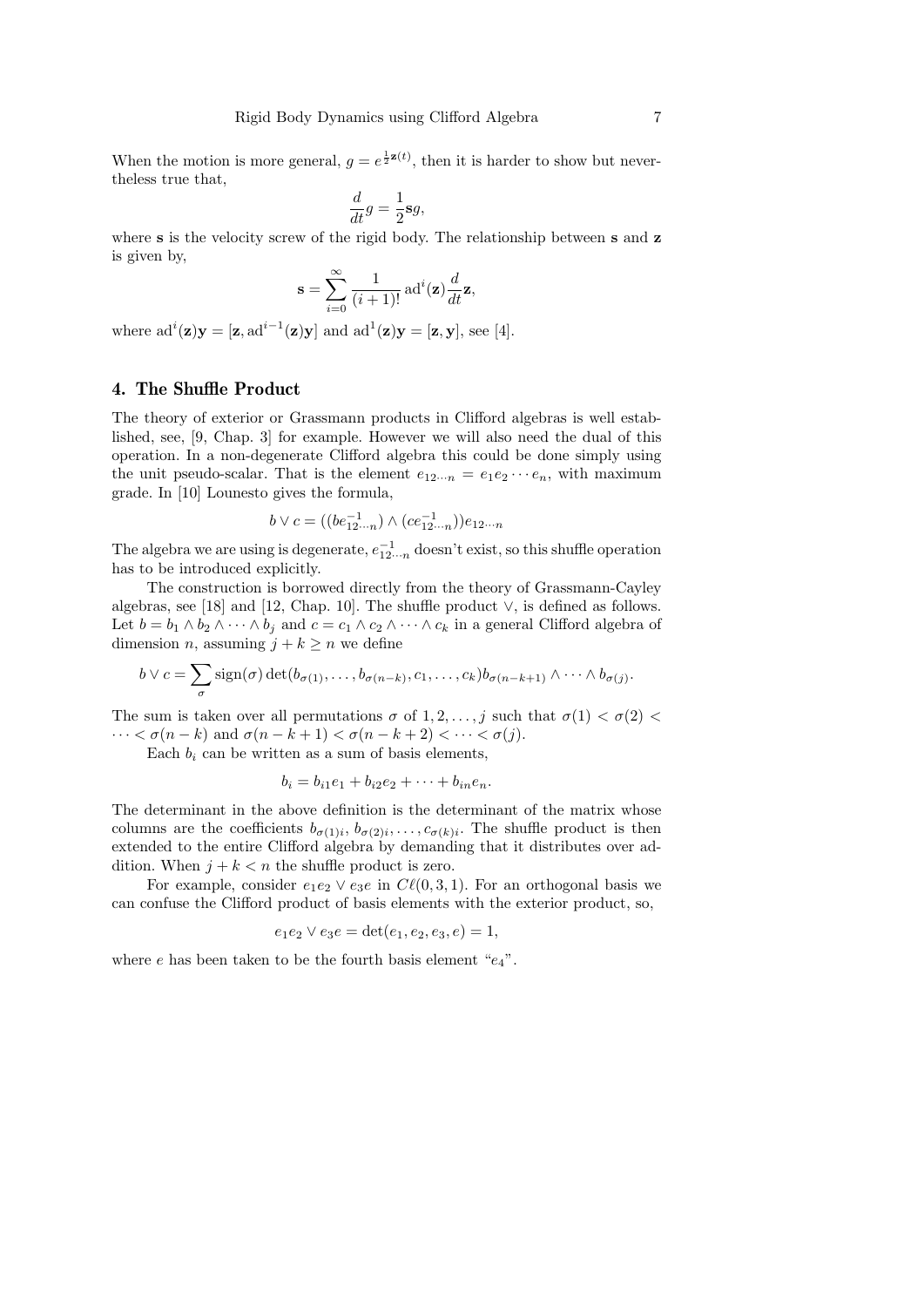As another example, consider the algebra  $C\ell(0, 6, 2)$  with the orthogonal set of generators,  $a_1, a_2, a_3, a, e_1, e_2, e_3, e$  with that order. Suppose we need to compute  $a_1a_2a_3a \vee a_3a_1e_1e_2e_3e$ 

 $a_1a_2a_3a \vee a_3a_1e_1e_2e_3e = \det(a_1a_2a_3a_1e_1e_2e_3e)a_3a + \cdots$ 

 $-\det(a_2aa_3a_1e_1e_2e_3e)a_1a_3 + \cdots + \det(a_3aa_3a_1e_1e_2e_3e)a_1a_2.$ 

Clearly only the middle term on the right-hand-side is non-zero so we have the result,

 $a_1a_2a_3a \vee a_3a_1e_1e_2e_3e = a_3a_1.$ 

### 5. Momenta and Inertia

In order to include momenta and inertias we 'double' the algebra and use the Clifford algebra  $C\ell(0, 6, 2)$ . We will label the generators,  $e_1, e_2, e_3, e$  and  $a_1, a_2, a_3, a$ , and assume  $a_i^2 = e_j^2 = -1$  and  $a^2 = e^2 = 0$ .

In this algebra we can represent the co-screws with elements of grade 2 of the form,

$$
\mathcal{P} = p_x a_2 a_3 + p_y a_3 a_1 + p_z a_1 a_2 + l_x a_1 a + l_y a_2 a + l_z a_3 a.
$$

It is easy to see that the action of the group of rigid body motions on these elements is exactly the same as the action on the screws but using as instead of es.

So let us introduce a new operation, an involution which exchanges as for es. If we write this with an over bar then  $\bar{a}_i = e_i$  and  $\bar{e}_i = a_i$ .

Now the group action on momenta can be written,

$$
\mathcal{P}\longrightarrow \bar{g}\mathcal{P}\bar{g}^*,
$$

where g would be the corresponding group element that acts on the screws.

The evaluation map of a co-screw on a screw can be written using the invariant element  $Q_0$ ,

 $Q_0 = a_2a_3e_1e + a_3a_1e_2e + a_1a_2e_3e + a_1ae_2e_3 + a_2ae_3e_1 + a_3ae_1e_2.$ 

Now the evaluation, can have either of the two forms,

$$
\mathcal{P}(\mathbf{s}) = \mathcal{P} \vee (Q_0 \wedge \mathbf{s}) = (\mathcal{P} \wedge Q_0) \vee \mathbf{s}.
$$

The invariance of the element  $Q_0$  here is with respect to the group action,  $(g\bar{g})Q_0(g\bar{g})^*$ . That is,  $Q_0 = (g\bar{g})Q_0(g\bar{g})^*$ , however, this element is not invariant under the action of either g or  $\bar{g}$  alone,  $Q_0 \neq gQ_0g^*$  and  $Q_0 \neq \bar{g}Q_0g^*$ . Notice that the evaluation here is very similar to the reciprocal product in traditional Screw theory.

Explicitly, with s as in section 3 we have,

$$
Q_0 \wedge \mathbf{s} = (\omega_x a_2 a_3 + \omega_y a_3 a_1 + \omega_z a_1 a_2 + v_x a_1 a + v_y a_2 a + v_z a_3 a)e_1 e_2 e_3 e,
$$

since the exterior product is the same as the Clifford product on an orthogonal basis—except that terms containing a basis element twice vanish. Taking the shuffle of this with  $P$  we get,

$$
\mathcal{P} \vee (Q_0 \wedge \mathbf{s}) = \omega_x l_x + \omega_y l_y + \omega_z l_z + v_x p_x + v_y p_y + v_z p_z.
$$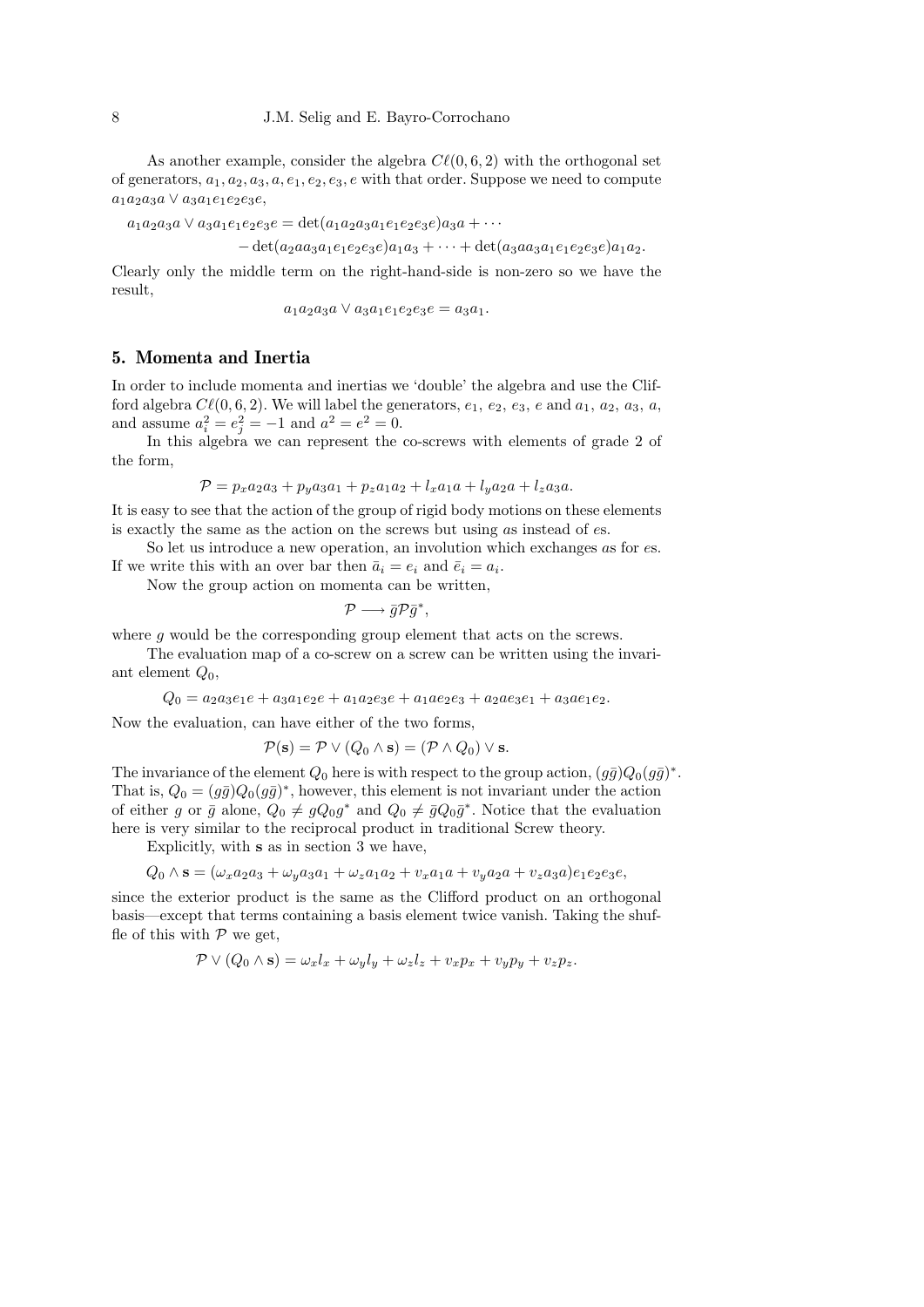This time the cross terms vanish because the determinant in the shuffle product will contain repeated columns.

Next we look at the inertia matrix. Notice that since any inertia matrix can be transformed to a diagonal matrix by a suitable rigid body motion, if we get the group action on inertias correct then we only have to consider diagonal inertia matrices. That is, if the equations work for diagonal inertia matrices they will work for general inertia matrices. This saves a considerable amount of work verifying our constructions. Now a diagonal inertia matrix can be represented as,

$$
N = d_x a_1 a e_1 e + d_y a_2 a e_2 e + d_z a_3 a e_3 e + m a_2 a_3 e_2 e_3 + m a_3 a_1 e_3 e_1 + m a_1 a_2 e_1 e_2,
$$

where as usual  $m$  represents the mass of the body, and  $d_i$  is the mass times the square of the radius of gyration about the principle axis i.

To construct the map from velocities to momenta we need another invariant,  $A = a_1 a_2 a_3 a$ . This element clearly commutes with any g so unlike the previous invariant  $A = gAg^*$ . It is also easy to see that  $A = \overline{g}A\overline{g}^*$  so clearly  $A = (g\overline{g})A(g\overline{g})^*$ . Now the momentum of the rigid body is given by,

$$
\mathcal{P} = A \vee (N \wedge \mathbf{s}).
$$

Explicitly, with the diagonal inertia as above and  $s$  as in section 3, we get,

$$
\mathcal{P} = mv_x a_2 a_3 + mv_y a_3 a_1 + mv_z a_1 a_2 + d_x \omega_x a_1 a + d_y \omega_y a_2 a + d_z \omega_z a_3 a,
$$

as would be expected from elementary mechanics.

Next we introduce two small results, firstly we have that:  $h(a \wedge b)h^* = (hah^*) \wedge$ (hbh<sup>\*</sup>), for any elements of the Clifford algebra a, b and h an element which satisfies  $hh^* = 1$  and  $hxh^*$  is a vector for any vector x. For any two vectors x and y we have,

$$
h(\mathbf{x}\wedge\mathbf{y})h^* = h\frac{1}{2}(\mathbf{x}\mathbf{y}-\mathbf{y}\mathbf{x})h^* = \frac{1}{2}(h\mathbf{x}h^*h\mathbf{y}h^* - h\mathbf{y}h^*h\mathbf{x}h^*) = (h\mathbf{x}h^*)\wedge(h\mathbf{y}h^*).
$$

Just as the definition of the exterior product can be extended by linearity and associativity to the whole algebra, so can this result since conjugation by  $h$  is a linear operation.

The second result is really the dual of the first, that is:  $h(a \vee b)h^* = (hah^*) \vee$ (hbh<sup>\*</sup>), for any elements of the Clifford algebra a, b and h as above. Note however that the shuffle product will be zero unless the sum of the grades of the lowest grade terms in  $a$  and  $b$  is more than or equal to the dimension of the Clifford algebra.

In a non-degenerate Clifford algebra this result would not require any extra proof because of the definition of the shuffle product using the pseudo-scalar as in section 4 above. For degenerate Clifford algebras, such as the ones considered in this work this result can be shown quite simply. First observe that for vectors  $\mathbf{x}_1, \mathbf{x}_2, \cdots, \mathbf{x}_n$  we have,

$$
\det((h\mathbf{x}_1h^*), (h\mathbf{x}_2h^*), \cdots (h\mathbf{x}_nh^*)) = \det(\mathbf{x}_1, \mathbf{x}_2, \cdots, \mathbf{x}_n).
$$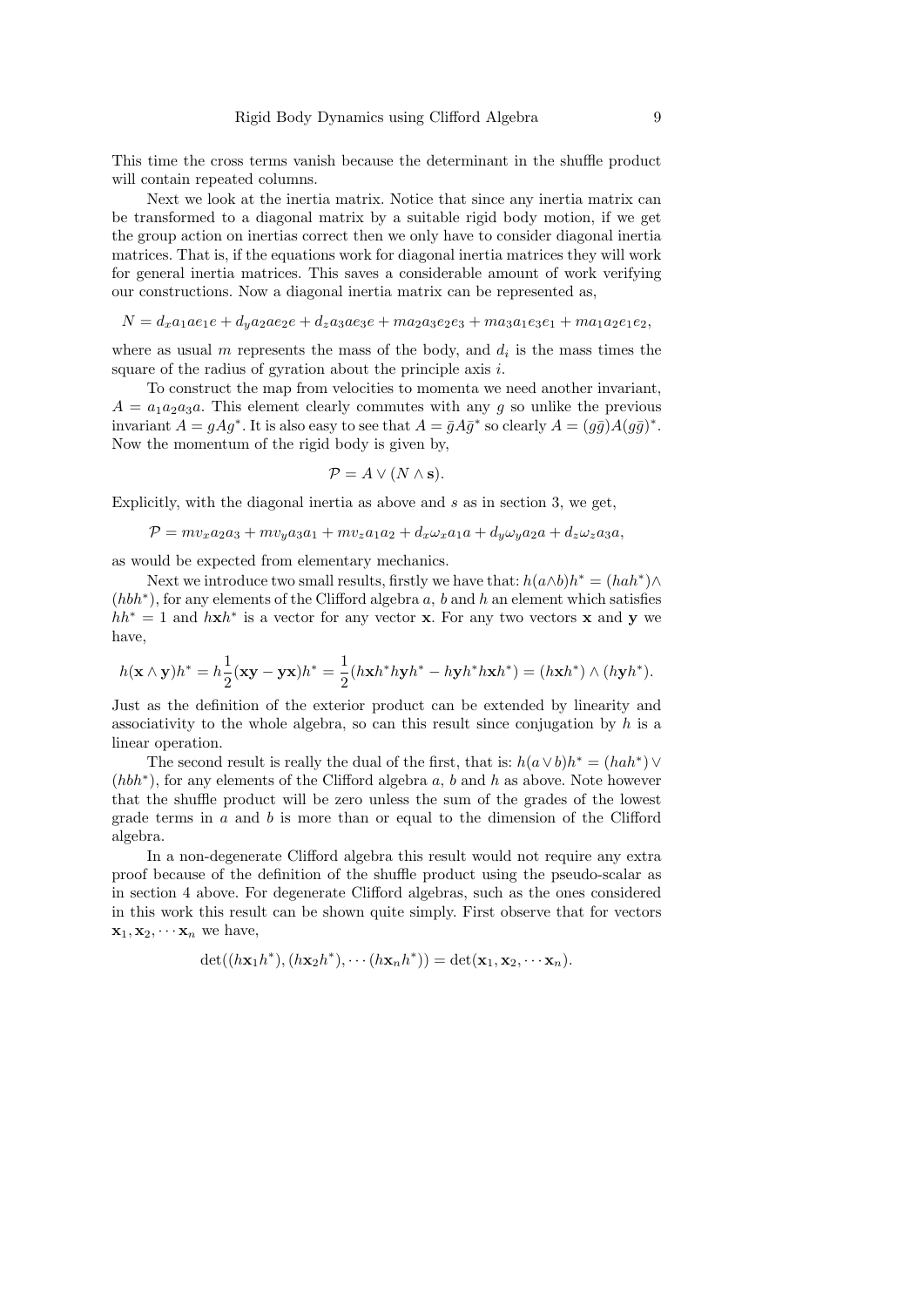#### 10 J.M. Selig and E. Bayro-Corrochano

This can be seen by considering the action of  $h$  and  $h^*$  on vectors as being represented by matrix multiplication. The  $n \times n$  matrices representing h and  $h^*$  will have determinants which are mutually reciprocal since  $hh^* = 1$ . Combining this with the first result and the definition of the shuffle product given in section 4 above yields the second result. Finally here, we observe that  $q\bar{q}$  clearly satisfies the conditions  $(g\bar{g})(g\bar{g})^* = 1$  and  $(g\bar{g})\mathbf{x}(g\bar{g})^*$  is a vector for all vectors **x**.

Now to find the action of  $SE(3)$  on the inertia we use the two results above. Transforming the equation for the momentum co-screw using conjugation by  $q\bar{q}$ gives,

$$
(g\bar{g})\mathcal{P}(g\bar{g})^* = (g\bar{g})\big(A\vee(N\wedge s)\big)(g\bar{g})^* = (g\bar{g})A(g\bar{g})^*\vee((g\bar{g})N(g\bar{g})^*\wedge(g\bar{g})s(g\bar{g})^*)
$$

using the results above. Since A is invariant,  $P$  commutes with q and s commutes with  $\bar{g}$  we have,

$$
\bar{g}\mathcal{P}\bar{g}^* = A \vee (g\bar{g}N\bar{g}^*g^* \wedge g\mathbf{s}g^*).
$$

Hence we can deduce that the inertia must transform according to,

$$
N \longrightarrow (g\bar{g})N(g\bar{g})^*.
$$

Notice that in fact the same transformation law could be used for, the screws and co-screw,  $\mathbf{s} \to (g\bar{g})\mathbf{s}(g\bar{g})^*$  and  $\mathcal{P} \to (g\bar{g})\mathcal{P}(g\bar{g})^*$ .

As an example, consider how the diagonal inertia above transforms under a translation of  $t_x$  in the x-direction. For this transformation we have,

$$
g = 1 + \frac{1}{2}t_x e_1 e,
$$

and hence,

$$
g\bar{g} = \left(1 + \frac{1}{2}t_x e_1 e\right) \left(1 + \frac{1}{2}t_x a_1 a\right) = 1 + \frac{1}{2}t_x a_1 a + \frac{1}{2}t_x e_1 e + \frac{1}{4}t_x^2 a_1 a e_1 e.
$$

For hand calculation it is probably better to perform the multiplications by  $q$  and  $\bar{g}$  separately. The result is,

$$
g\bar{g}N\bar{g}^*g^* = d_xa_1ae_1e + (d_y + mt_x^2)a_2ae_2e + (d_z + mt_x^2)a_3ae_3e + mt_xa_3ae_3e_1 - mt_xa_2ae_1e_2 + mt_xa_3a_1e_3e - mt_xa_1a_2e_2e + ma_2a_3e_2e_3 + ma_3a_1e_3e_1 + ma_1a_2e_1e_2.
$$

Compare this with the corresponding  $6 \times 6$  inertia matrix,

$$
\begin{pmatrix} d_x & 0 & 0 & 0 & 0 & 0 \\ 0 & d_y + mt_x^2 & 0 & 0 & 0 & -mt_x \\ 0 & 0 & d_z + mt_x^2 & 0 & mt_x & 0 \\ 0 & 0 & 0 & m & 0 & 0 \\ 0 & 0 & mt_x & 0 & m & 0 \\ 0 & -mt_x & 0 & 0 & 0 & m \end{pmatrix}.
$$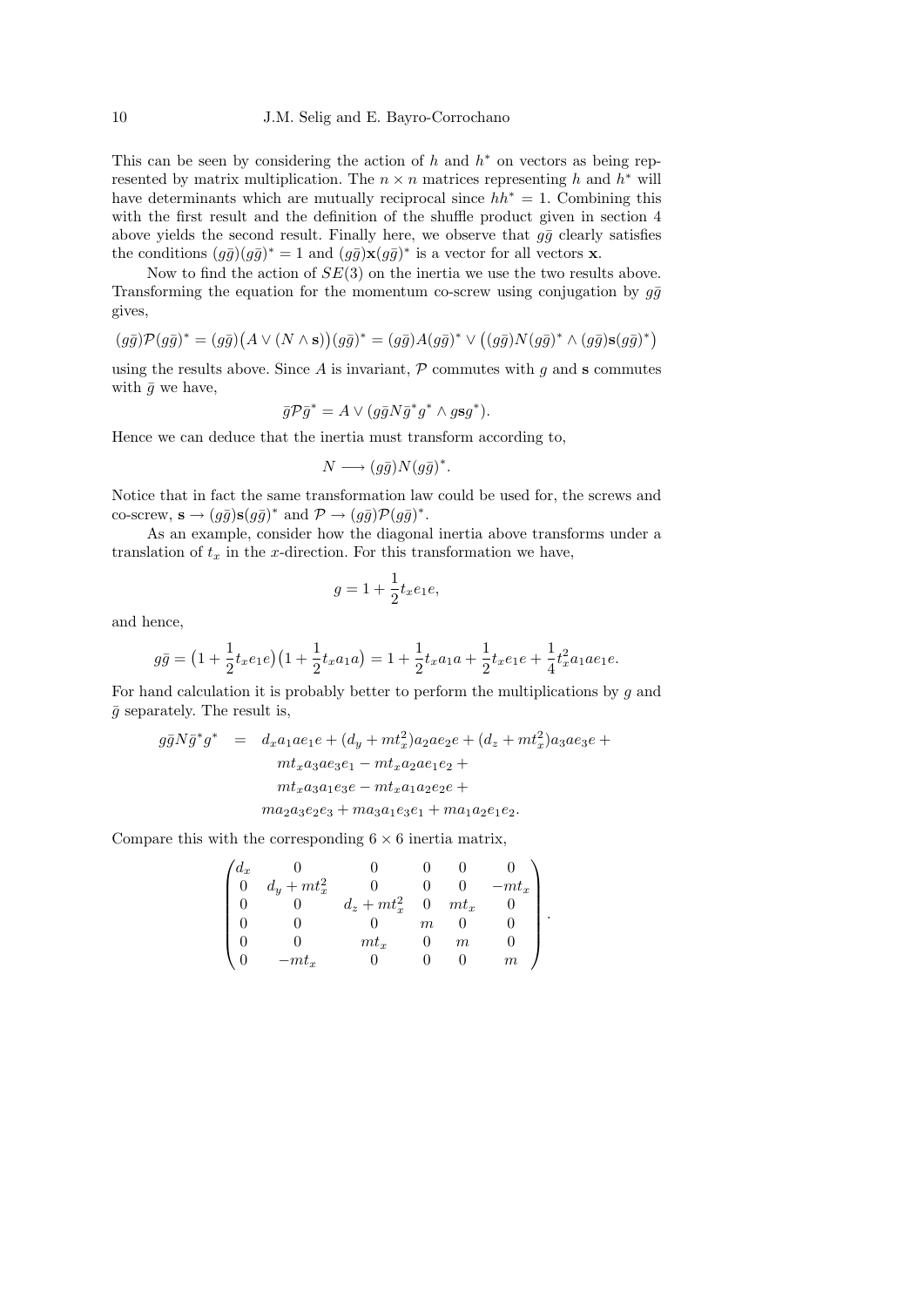Finally here, the kinetic energy of the rigid body can be written,

$$
E_k = \frac{1}{2} \mathcal{P} \vee (Q_0 \wedge \mathbf{s}) = \frac{1}{2} A \vee (Q_0 \wedge \mathbf{s}) \vee (N \wedge \mathbf{s})
$$

Notice that the combination  $A \vee (Q_0 \wedge s)$  produces,

$$
A \vee (Q_0 \wedge \mathbf{s}) = \omega_x a_2 a_3 + \omega_y a_3 a_1 + \omega_z a_1 a_2 + v_x a_1 a + v_y a_2 a + v_z a_3 a.
$$

This, of course is the same as  $\bar{s}$ . So the kinetic energy can be written neatly as,

$$
E_k = \frac{1}{2}\bar{\mathbf{s}} \vee (N \wedge \mathbf{s}).
$$

## 6. Equations of Motion

We need one final operation before we can write down the equations of motion for a rigid body; the co-adjoint action. This can be found from the group action on the co-screws given in the previous section. Let us suppose that a co-screw is subject to a uniform motion about a screw. The relevant group elements can be written as exponentials,  $g = e^{\frac{t}{2} s}$  where t is time. Hence, as a function of time the co-screw is given by,

$$
\mathcal{P}(t) = e^{\frac{t}{2}\bar{\mathbf{s}}}\mathcal{P}e^{-\frac{t}{2}\bar{\mathbf{s}}}.
$$

Now if we differentiate this with respect to t and then set  $t = 0$ , we get the co-adjoint action of the screw s on the co-screw  $P$ ,

$$
\{\mathbf s\,,\mathcal P\}=\frac{1}{2}\big(\bar{\mathbf s}\mathcal P-\mathcal P\bar{\mathbf s}\big).
$$

Computation shows that this agrees with the formula given in section 2.

The equations of motion can be derived very simply now. According to Newton's second law, the force applied to the body is equal to the rate of change of momentum, in our notation this becomes,

$$
\frac{d}{dt}\mathcal{P}=\mathcal{W}.
$$

where W is the applied wrench. The momentum is given by,  $\mathcal{P} = A \vee (N \wedge s)$ , as we saw above. The derivatives of the factors here are simple to find, A is an invariant so its derivative is zero, the screw s is the unknown here so we simply write  $\frac{d}{dt}$ **s** = **s**. The derivative of the inertia matrix can be found by differentiating the group action,

$$
\frac{d}{dt}N = \frac{1}{2}(\mathbf{s}N - N\mathbf{s}) + \frac{1}{2}(\bar{\mathbf{s}}N - N\bar{\mathbf{s}}).
$$

Now  $(SN - Ns) \wedge s = 0$  so when we combine these results to form the derivative of the momenta we get,

$$
\frac{d}{dt}\mathcal{P} = A \vee (N \wedge \dot{\mathbf{s}}) + \frac{1}{2}A \vee ((\bar{\mathbf{s}}N - N\bar{\mathbf{s}}) \wedge \mathbf{s}).
$$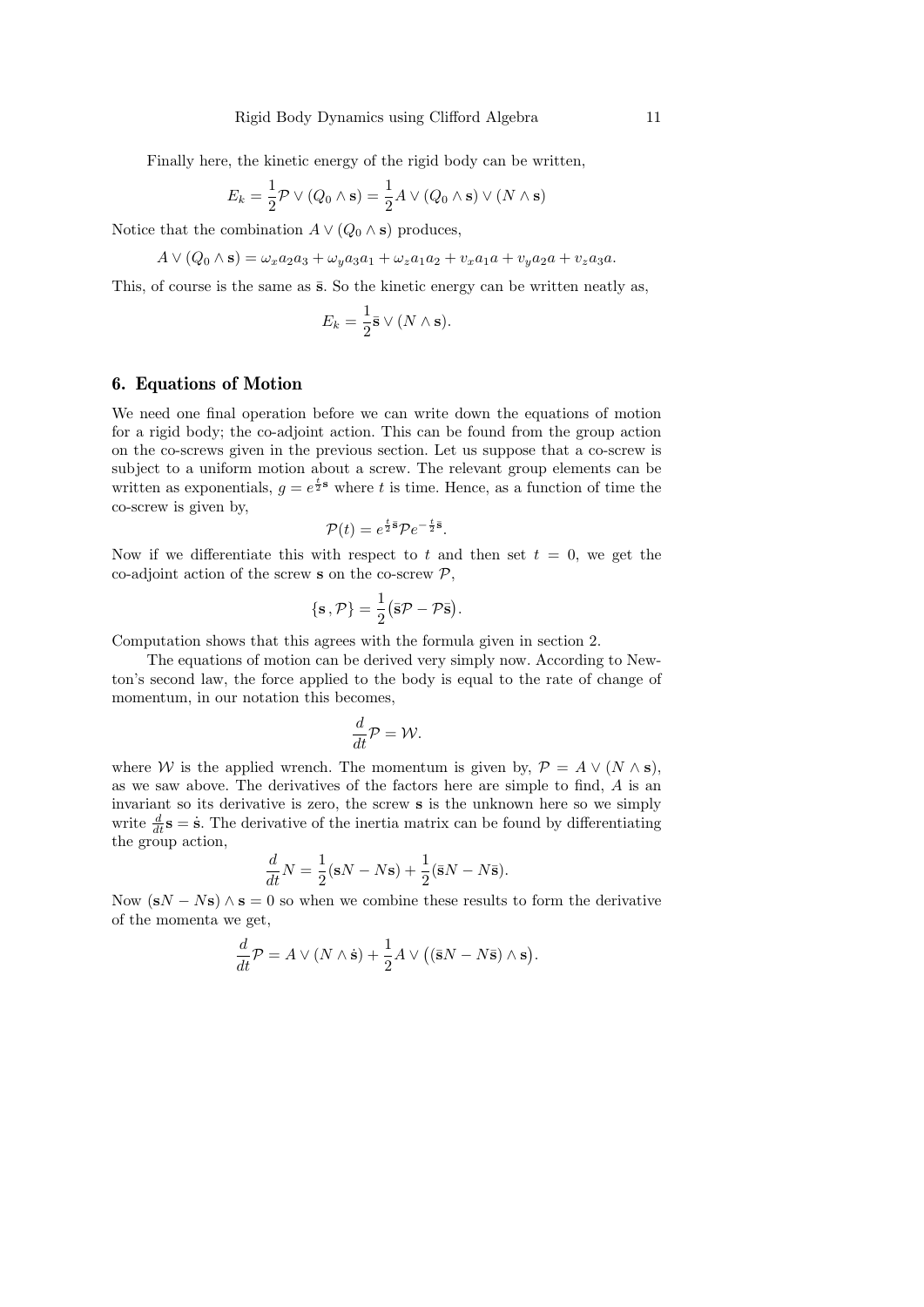This agrees with the results given in section 2, since the second term on the righthand side here is,

$$
\frac{1}{2} (\bar{\mathbf{s}}(A \vee (N \wedge \mathbf{s})) - (A \vee (N \wedge \mathbf{s}))\bar{\mathbf{s}}) = \{\mathbf{s}, A \vee (N \wedge \mathbf{s})\} = \{\mathbf{s}, \mathcal{P}\}.
$$

It should also be possible to derive this equation from the expression for the kinetic energy using Lagrangian mechanics.

Notice that we can tidy our Clifford equations of motion a little by introducing the invariant element  $E = \overline{A} = e_1 e_2 e_3 e$ . Clearly, we have that  $\overline{AE} \vee c = c$  for any element  $c$  in the algebra, so multiplying our equation by  $E$  gives,

$$
N \wedge \dot{\mathbf{s}} + \frac{1}{2} \big( (\bar{\mathbf{s}}N - N\bar{\mathbf{s}}) \wedge \mathbf{s} \big) = \mathcal{W}E.
$$

#### 7. Conclusions

As mentioned in the introduction, one of the main motivations for this work was to cast the dynamics of robots into a Clifford algebra form. This can now be done quite simply, at least for serial robot arms, we can just imitate the analysis given in [12] for example, and in fact this has been done in [13].

A more significant achievement of this work is that we have been able to find a Clifford algebra which contains the symmetric tensor square of the adjoint representation of the group of rigid body motions  $SE(3)$ . Clifford algebras are more usually associated with the anti-symmetric representations. The methods used here have some similarities to the work of Sobczyk [15], where general linear algebra is represented using Clifford algebra.

Actually, inertia matrices lie in a subspace of the symmetric square of the adjoint representation. However, it is clear that the Clifford algebra  $C\ell(0, 6, 2)$ contains all of this representation. This means that it would be relatively easy to include first order elasticity and damping into this presentation of mechanics. This is because the damping matrix and stiffness matrix of such systems are also symmetric  $6 \times 6$  matrices with the same transformation properties as the inertia matrix.

Notice that this means that inertias are honest elements of the Clifford algebra, grade 4 elements in fact. Moreover these inertias correspond to the  $6\times6$  inertia matrices of screw theory. This means that we don't need to introduce the parallel axis theorem for inertias, it is contained in, and generalised by, the transformation properties of the inertia elements.

Of course this is the main advantage of using Clifford algebras in general, everything is in the algebra. Not just the inertias, velocities and momenta but also the elements of the group of rigid body motions. All the relations between physical quantities are given by standard operations in the algebra. This includes the Lie bracket of screws and the adjoint action of screws on co-screws. So to perform computations all we need to know is how to do computations in any Clifford algebra.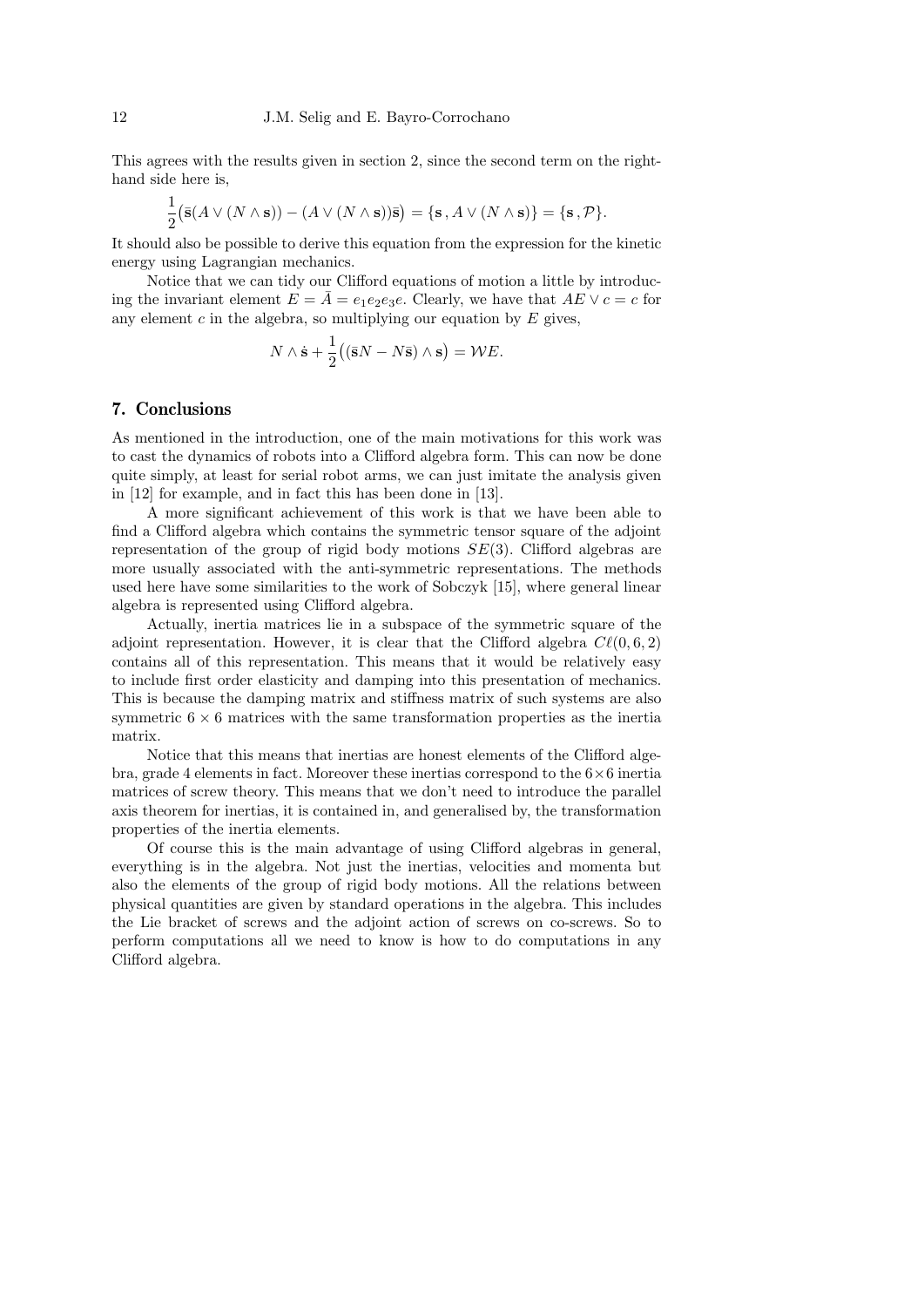The algebra we have used  $C\ell(0, 6, 2)$  is rather large, a key question is, can we find a smaller algebra in which to represent the dynamics of rigid bodies? Certainly everything we have done uses even graded elements of the algebra, hence by standard theory of Clifford algebra all our constructions could be reduced to  $C\ell(0, 5, 2)$ . Then again if size was the only consideration we could resort to Hestenes' original  $C\ell(3)$  formulation. The question is really: what is the smallest Clifford algebra that contains a copy of the symmetric square of the adjoint representation of  $SE(3)$ ?

## References

- [1] E.T. Abou El Dahab, 2000. "A Formulation of Hamiltonian Mechanics using Geometric Algebra". Advances in Applied Clifford Algebras, 10(2):217–223.
- [2] L. Dorst, D. Fontijne, S. Mann, 2007 Geometric Algebra for Computer Science: An Object-Oriented approach to Geometry, Morgan Kaufmann, San Francisco.
- [3] E. Bayro-Corrochano and D. Kähle, 2000. "Motor Algebra Approach for Computing the Kinematics of Robot Manipulators". Journal of Robotic Systems, 17(9):495–516.
- [4] F. Hausdorff, 1906. "Die Symbolische Exponential Formel in den Grupen Theorie". Berichte de Sächichen Akademie de Wissenschaften (Math Phys Klasse) 58:19-48.
- [5] D. Hestenes, 1999. New Foundations for Classical Mechanics 2nd ed. D. Reidel, Dordrecht.
- [6] D. Hestenes, 2001. "Old Wine in New Bottles: A New Algebraic Framework for Computational Geometry", chapter 1, pp. 3–17. in Applied Clifford Algebra in Cybernetics, Robotics, Image Processing and Engineering, eds. E. Bayro-Corrochano and G. Sobczyk. Birkhäuser, Boston.
- [7] D. Hestenes and E. Fasse, 2002 "Homogeneous Rigid Body Mechanics with Elastic Coupling". in Applications of geometric algebra in computer science and engineering, eds. L.Dorst, C. Doran and J. Lasenby. Birkhäuser, Boston, pp. 197–212.
- [8] I. Millington, 2007 Game Physics Engine Development, Morgan Kaufmann, San Francisco.
- [9] P. Lounesto, 2001. Clifford Algebras and Spinors, 2nd edition. LMS Lecture Note Series 286, Cambridge University Press, Cambridge.
- [10] P. Lounesto, 2004. "Introduction to Clifford Algebras", Lecture 1, pp. 1–29, in Lectures on Clifford (geometric) algebras and applications. eds. R. Abłamowicz and G. Sobczyk, Birkhäuser, Boston.
- [11] I.R. Porteous, 1981. Topological Geometry. Cambridge University Press, Cambridge, second edition.
- [12] J.M. Selig, 2005. Geometric Fundamentals of Robotics. Springer Verlag, New York.
- [13] J.M. Selig, 2005. "Clifford Algebra and Robot Dynamics", Chapter 19, pp. 637–658, in Handbook of Computational geometry for Pattern recognition, Vision, Neurocomputing and Robotics, editor E. Bayro-Corrochano, Springer Verlag, New York.
- [14] J.M. Selig, 2001. "Robot Kinematics and Flags". chapter 11, pp. 211–234, in Applied Clifford Algebra in Cybernetics, Robotics, Image Processing and Engineering, eds. E. Bayro-Corrochano and G. Sobczyk. Birkhäuser, Boston.